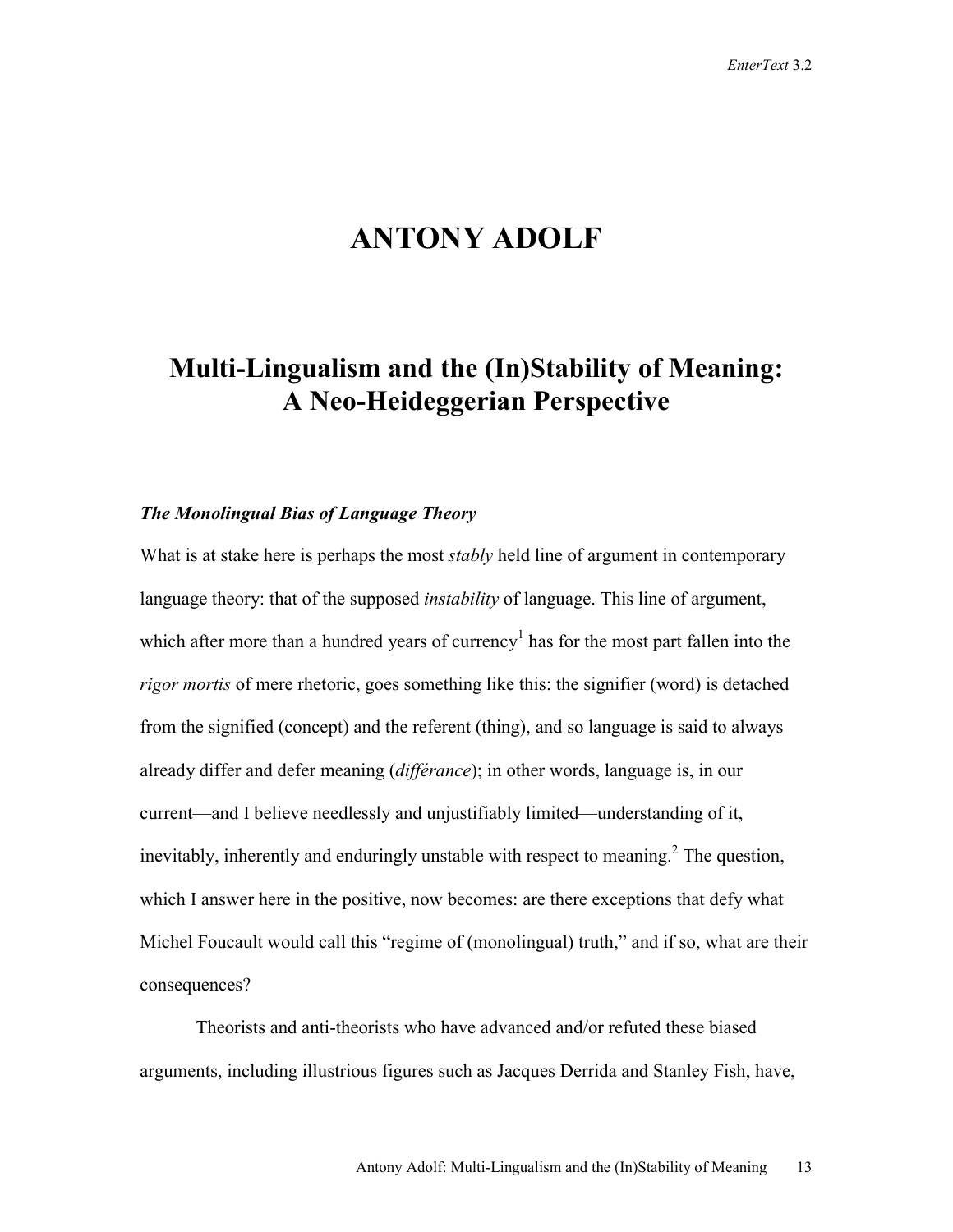for the most part inexcusably overlooked the fact that not all "utterances," in Walter Benn Michaels' and Stephen Knapp's sense of the word,<sup>3</sup> are *monolingual*; as I hope to make clear, the fact that *multilingual* utterances can and do exist (and will surely increase in number and importance with the ongoing march of globalism<sup>4</sup>), with all the theoretical *and* (neo)pragmatic consequences they imply (some of which I will point to here), cannot help but compel us to reconsider the received notions of how language does and does not work. It follows that, though I can only briefly discuss the point here, in reconsidering these notions, the way we understand the role an interpreter plays in any given (multilingual) speech-act, more specifically one that is scripted,<sup>5</sup> will also inevitably change, a change that I believe (for sociological reasons I cannot, unfortunately, go into here<sup>6</sup>) will be for the better of all life on earth and, taking space travel into consideration, beyond the boundaries of our beautiful planet.

My argument—perhaps "preliminary treatment" is a more appropriate categorisation—consists in the putting forth, and establishment as true, of two propositions, to which I will devote two separate sections, as follows:

- 1. Monolingualism *sustains* the illusion of linguistic stability.
- 2. Multilingualism *highlights* the inherent instability of language.

There is also a more controversial third proposition, but considering the essential and dense paradox enclosed within it, as will become evident when I put it forward, I will save it for the end of the discussion.

Also important to note is that preliminary treatment of the subject/object is grounded in two of Martin Heidegger's shorter but no less important works: the *Dialogue on Language*,<sup>7</sup> and a section, recently translated from German to English, of the onto-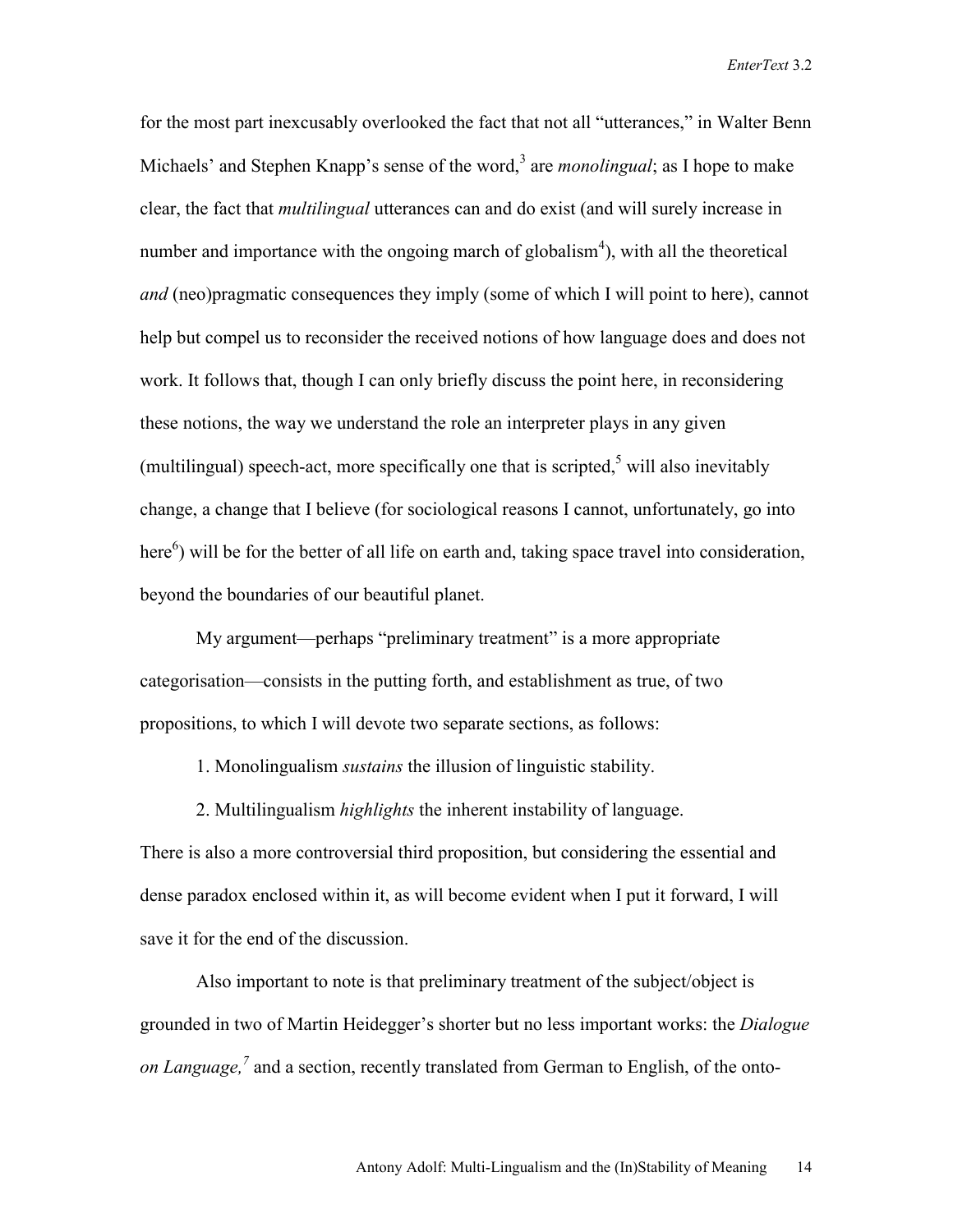linguist's last great work, *Contributions to Philosophy (From Enowning*), entitled "Being and Language."<sup>8</sup> The former text consists of Heidegger's record<sup>9</sup> of a conversation with the renowned Japanese Germanist, Tezuka Tomio, $^{10}$  and deals with the nature of language from a Western perspective in relation to how the East Asian tradition has come to understand it, with reverent reference to the Japanese aesthetician and both Heidegger and Tezuka's colleague, the then-recently deceased Count Kuki. The latter text, insofar as it concerns our inquiry here, is to be understood as Heidegger's mature conception of the relationship between being and logos. Both texts are themselves multilingual, the former with Japanese, Latin and Ancient Greek, the latter with Ancient Greek alone, though German is predominant in both; it is the common theoretical and pragmatic *content* of these multilingualisms that concerns us here, and the intimate link with their respectively different phenomenological *forms*.

#### *Monolingualism* **sustains** *the illusion of linguistic stability*

What is meant by monolingualism here? Nothing more and nothing less than whenever and wherever an utterance, in being uttered, draws exclusively from one and only one semiotic (or linguistic) system (e.g. English, German, Japanese etc.).

A discourse theorist of the Bakhtinian<sup>11</sup> persuasion would object to this definition, or what Roman Jakobson would call an intra-lingual translation, claiming that language is, in its very essence, always already heteroglossic, meaning that it always already contains elements of the Other's language. However, I render this objection impotent by clarifying what I think Bakhtin's famous term refers to in its specificity; to do so, I will make strategic use of a potent colloquial instance of heteroglossia. In the past decade or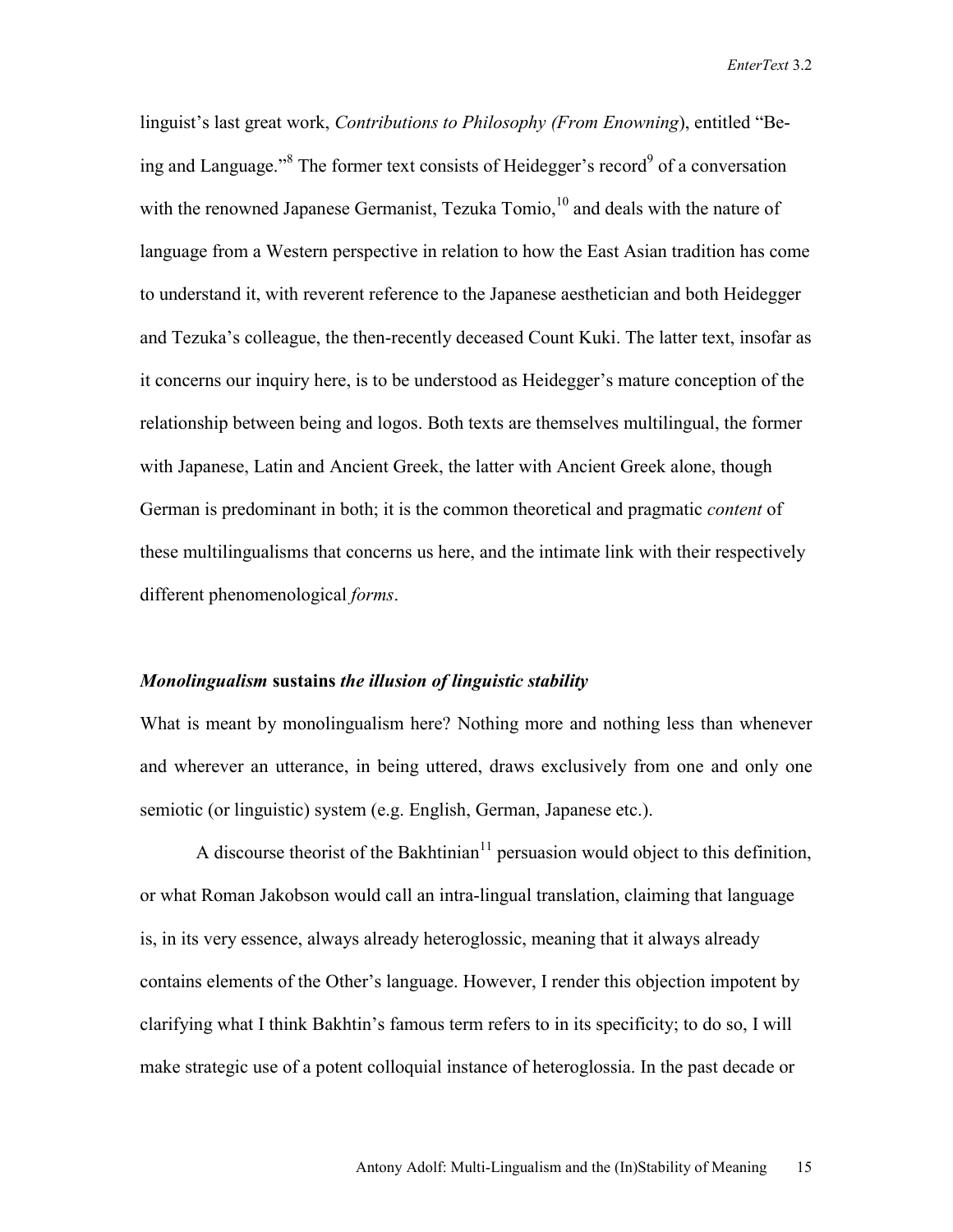so, the Japanese word "sushi" has entered the English lexicon. To be more precise, it is the sound of the *word* or *sign* "sushi" that has been appropriated by the English language, not its Japanese typographical manifestation; in this appropriation, it has become subject to the linguistic rules of grammar of the English language-system, forfeiting the linguistic rules of grammar belonging to its former semiotic and linguistic master, Japanese. Hence, Bakhtin's heteroglossia refers, when used accurately, not to an inter-semiosis of English and Japanese, which I call multilingualism, but to a re-semiosis of a discrete sign in one semiotic system into a similar and equally discrete sign in another semiotic system. Furthermore, as I see it, typographical manifestations of heteroglossia can and should be considered instances of multilingualism, as opposed to monolingualism, because, though the language rules of *grammar* have changed in an appropriative *spoken* speech-act, the *scripted* speech-act, if kept in the original, is still subject to the materiel-linguistic rules of its originary language-system.

 And so, a prime example of monolingualism becomes this very essay, written in English for readers of English. But how, then, does this text "*sustain* the illusion of linguistic stability," as I believe all monolingual texts do? And what does Heidegger mean when he describes these illusions as "dangerous"?

 Beginning from the premise, widely accepted and I think true, that all signs are *arbitrarily chosen*, it becomes readily understandable that if a system is homogenous, or put differently, monolingual, this very homogeneity masks such *arbitrary* sign-systems, a monolingual masking, if I am permitted a useful metaphor, that has as its consequence the "illusion of linguistic stability"—firstly, by making its script as normalised as possible insofar as orthographical configurations (or "masks") are related to one another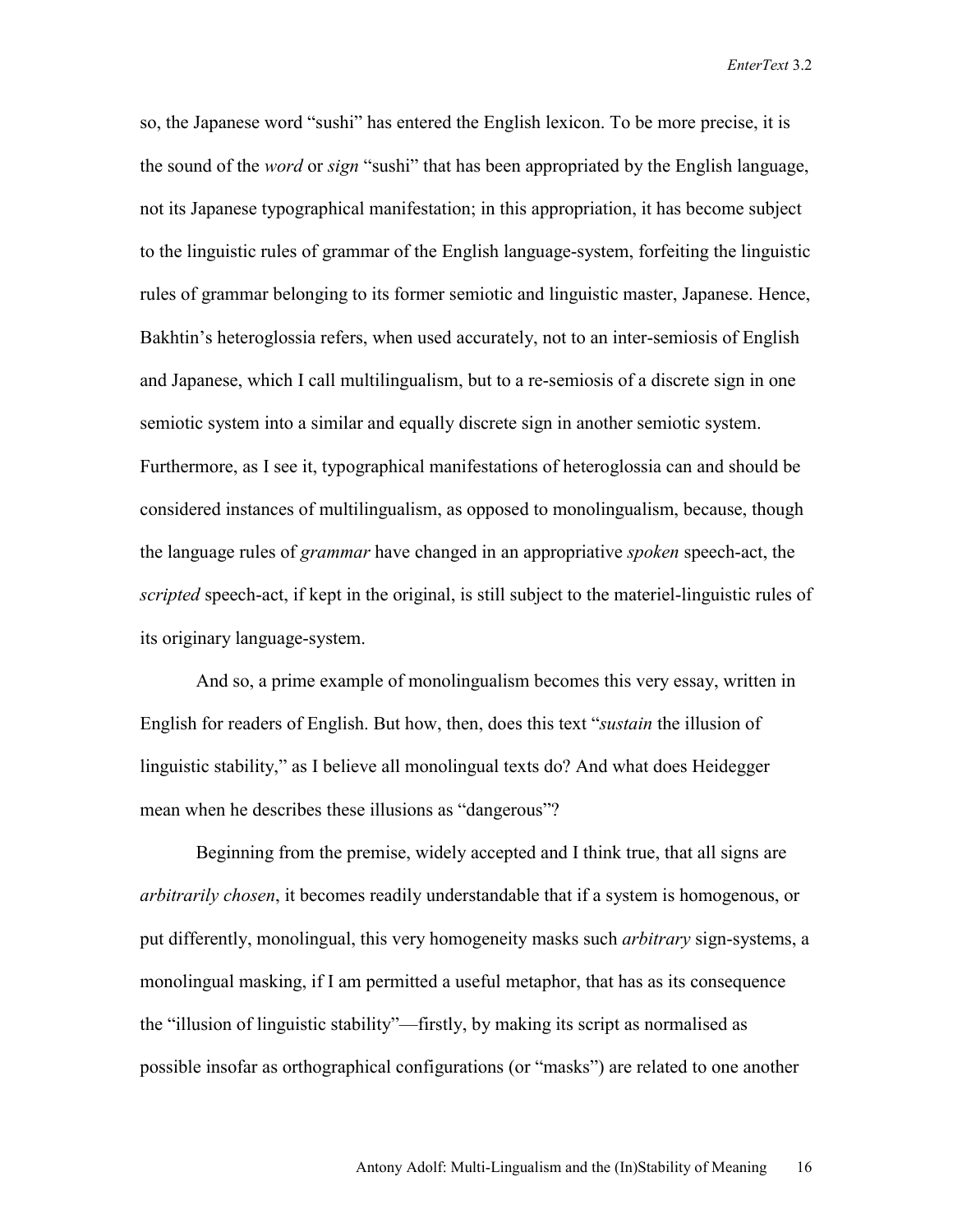in that, as in most Western languages, the same letters are arranged in different ways to make different though equally intelligible speech-acts. A second, though just as important, fact stems as a consequence from this first one: considered both diachronically and synchronically, the script of a given semiotic system or language, as a consequence of its monolingual mask, gives the "illusion of linguistic stability." The shortcoming of linguistic structuralism, and all the other structuralisms that grew out of it, was precisely that it mistakes the *mask* of language for its *face*; consciously or not, they subscribe uncritically to the monolingual illusion of linguistic stability. This illusion is what Nietzsche, Heidegger's philosophical and philological predecessor, meant by his infamous understanding of truth as error: that we hold on to the monolingual masks that truth wears (as in, for example, symbolic logic), rather than truth itself, which is always already a plurality, a plurality whose inner forces are in constant struggle with one another.

 In the *Dialogue on Language*, where I first encountered an explanation of these phenomena, Heidegger qualifies this illusion of linguistic stability as a "danger." Heidegger uses this term, "danger," in a first sense, to refer to a specific class of monolingual utterances, those that have entered, through heteroglossic appropriation, into an Other language, like "sushi." As a passage from the text goes,

*Interrogator*: What danger are you thinking of? *Japanese*: That we [Japanese-speakers] will let ourselves be set astray by the wealth of concepts which the spirit of the European languages has in store $\dots$  (4)

The "concepts" of which the Japanese interlocutor speaks are precisely those that originated in the "spirit of European languages," and which masquerade in monolingual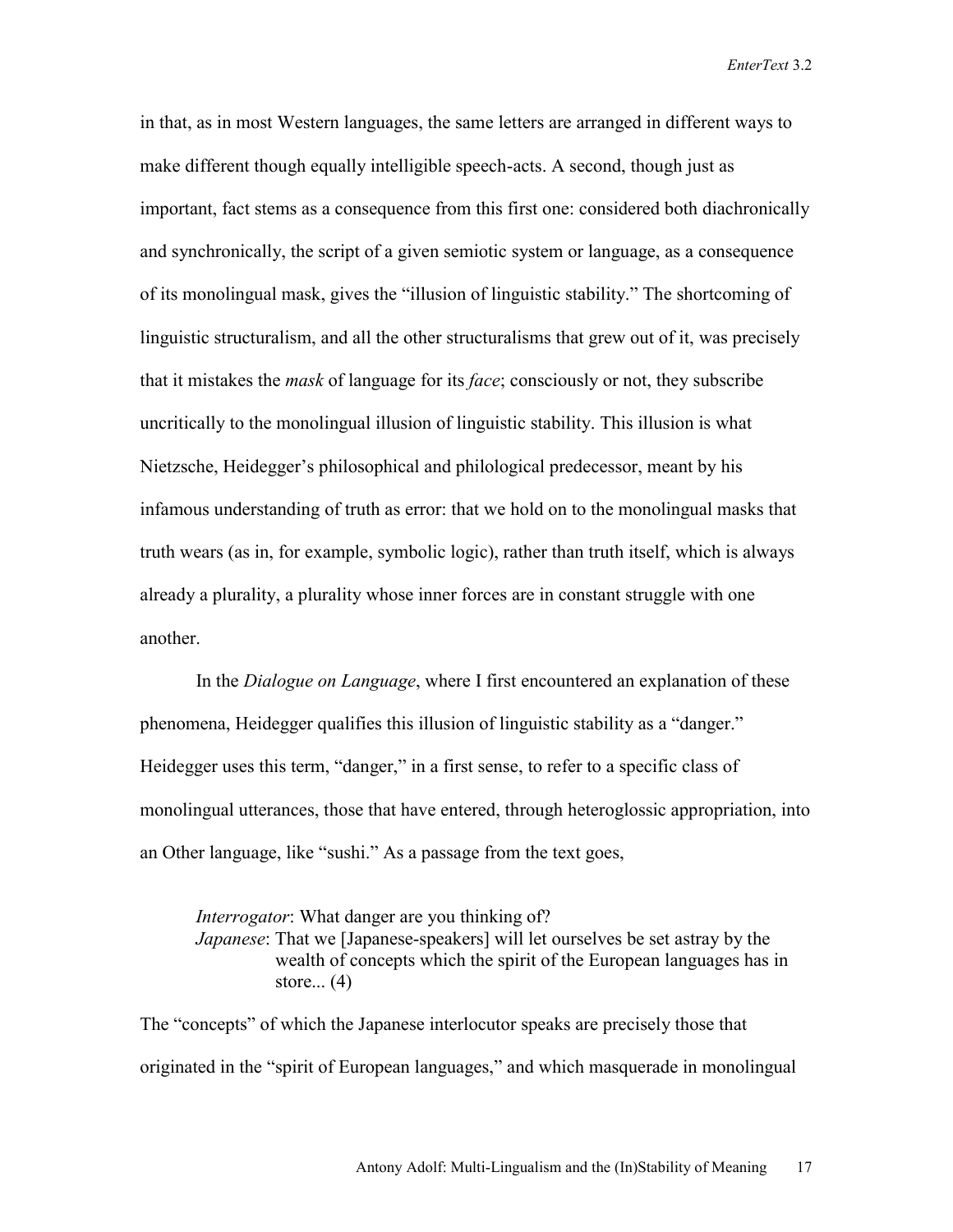Japanese masks, sustaining a surface of monolingual linguistic stability, called heteroglossia, while a quiet but violent multilingual revolution, more than just a species of what Derrida would call a deconstruction, is taking place just below that surface. In the dialogue, the Japanese interlocutor is referring specifically to Western aesthetics within the Japanese language-system; a reverse case to be found in the same text is a Japanese word, Iki,<sup>12</sup> often returned to in the text, that is scripted in German, and thus can be taken as yet another heteroglossic monolingualism that gives the illusion of linguistic stability.

 "Yet," as the German Interrogator goes on, "a far greater danger threatens." This "danger" is to be understood as the second sense Heidegger attributes to the monolingual illusion of linguistic stability. Put as simply as possible, it refers to the attempt—always in vain—to put the face of an Other language on as a mask. As Heidegger writes,

## *Interrogator*: The danger of our dialogues was hidden in language itself, not in *what* we discussed, nor in the *way in which* we tried to do so (original italics, 5).

"Language" here is pointedly singular; it refers to a monolingualism that does not take place in the *content* of the utterance, nor in the *form* of the utterance (i.e. they can be heteroglossic), but rather one that takes place in the "spirit" of a given language, in what is most essential to it, what we have been metaphorically calling its face. As Interrogator goes on, "The language of the dialogue constantly destroys the possibility of saying what the dialogue was about." Read from our point of view, this sentence can be rendered thus: the language's face, by virtue of its monstrously monolingual configuration, destroys the possibility of wearing the face of an Other language as a mask.

 It is thus that Heidegger affirms the existence of the monolingual illusion of linguistic stability by qualifying it—I think for good reason—as a danger.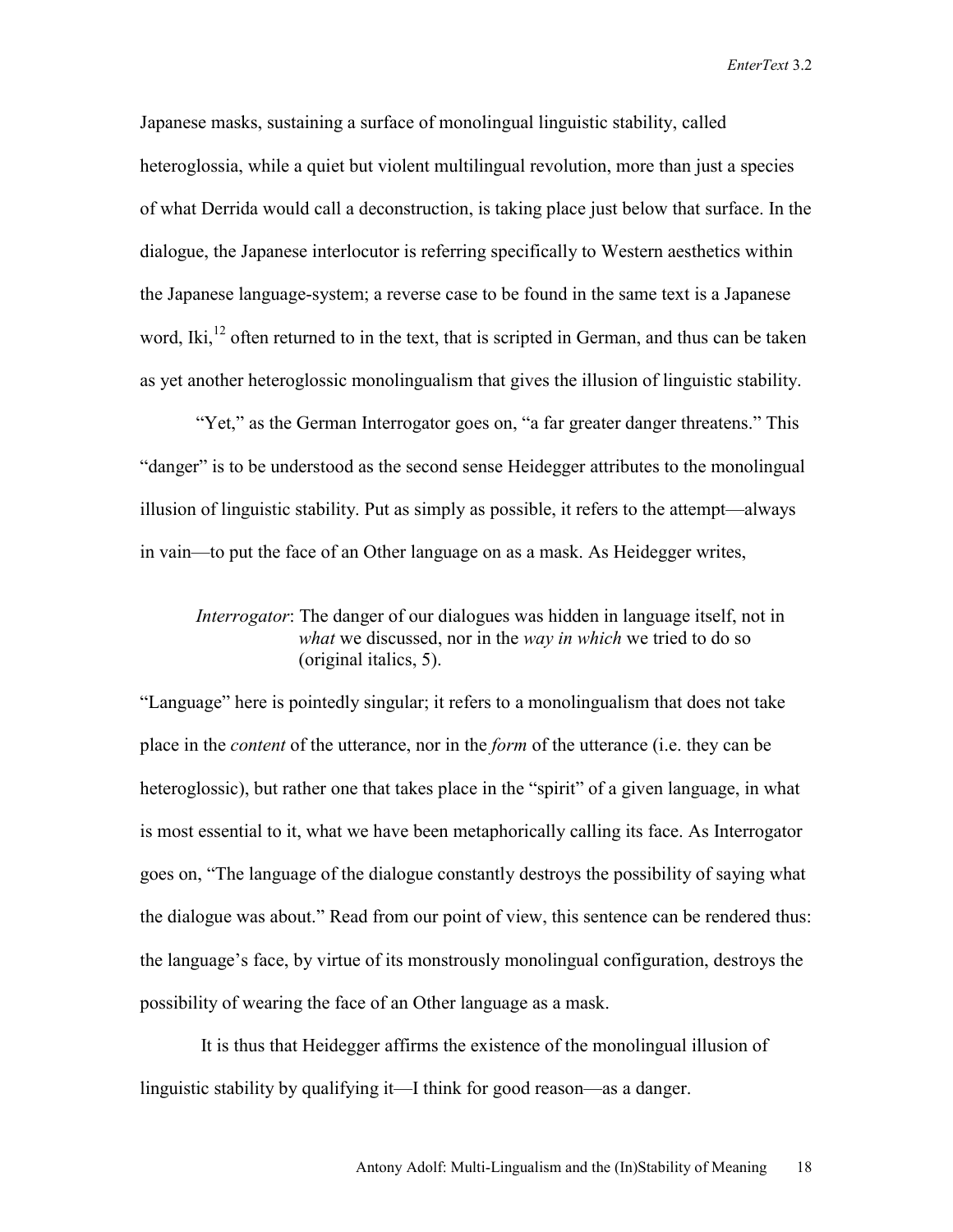#### *Multilingualism* **highlights** *the inherent instability of language*

As we have already acknowledged, the signs of a given semiotic system are *arbitrarily chosen*, if, by "arbitrarily," we understand a violent struggle of wills to power, configured as wills to (monolingual) representation. The post-structuralists have shed much light on this subject; from Bakhtin's centrifugal and centripetal forces to Foucault's "subversive element," they have enlightened the matter of how, to put it in Pierre Bourdieu's terms, symbolic capital does or does not change hands—monolingual symbolic capital, that is. What gives force to these arguments is their common presumption—I believe accurate that, in the terms we have used thus far, the reality behind the illusion of linguistic stability, the face without a mask, deceives us and betrays itself by wearing monolingual masks.

 It is, I believe, this reality that multilingualism exposes; it is the face unmasked. Heidegger discusses the capacity for multilingualism to highlight the inherent instability of meaning most fully in the section of his last writings, entitled "Be-ing and Logos." The section begins with seven propositions, the third of which concerns us most, and reads as follows:

 Be-ing and the origin of language. Language [as] the resonance that belongs to enowning, in which resonance enowning gifts itself as enstrifing of the strife into the strife itself (earth-world) (the consequence: using up and mere usage of language. (350)

I regret that I cannot go into the meanings of enowning, to which Heidegger devotes more than four hundred of almost impossibly more compactable prose pages. However, I believe that, notwithstanding this shortcoming, by meditating on just two of the concepts in this proposition—*strife* and *resonance*—we can come to a closer understanding of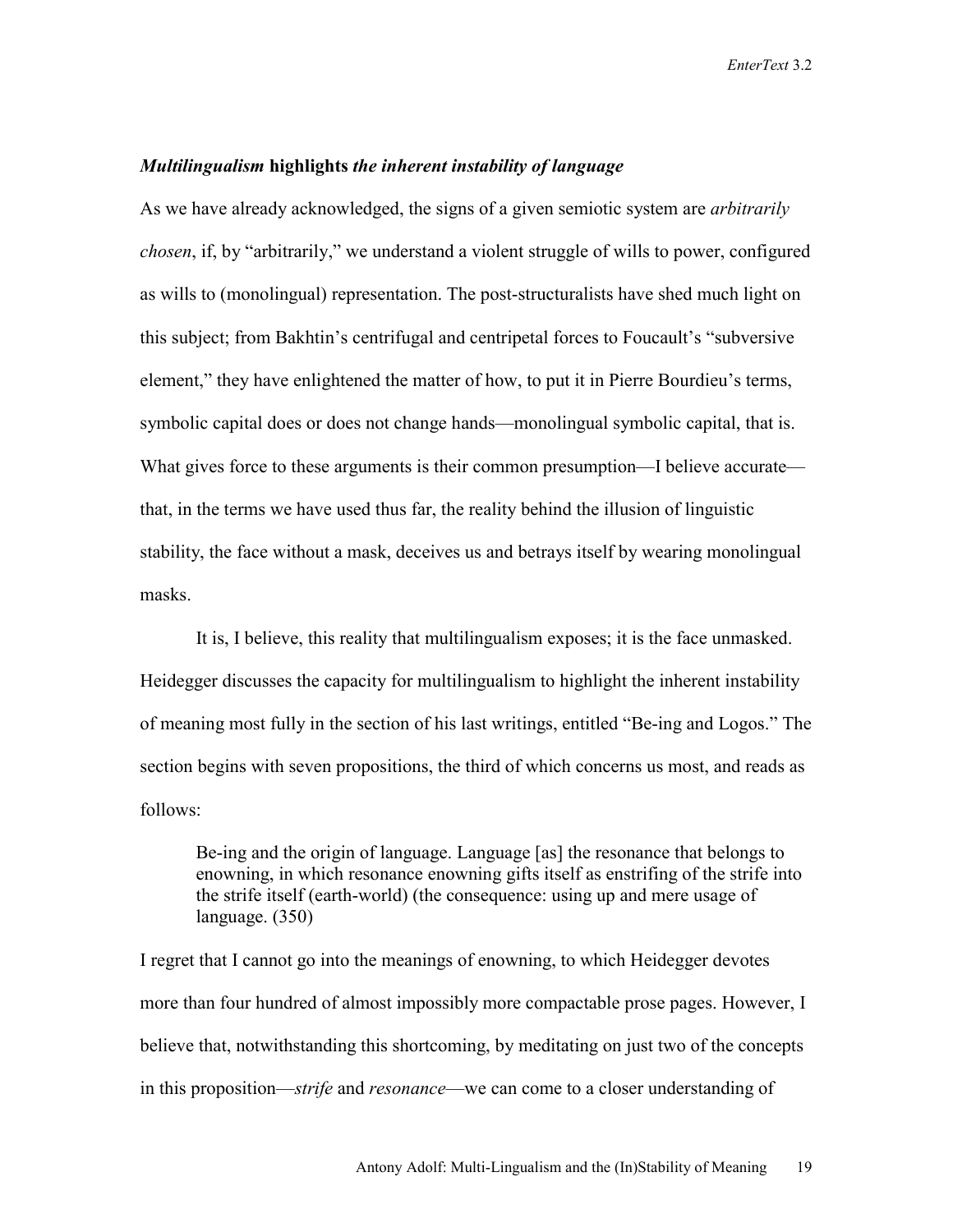what I mean when I propose that "multilingualism highlights the inherent instability of language."

Firstly, *strife*, for Heidegger, refers to the same thing we encountered as the common ground for most post-structuralists; it is the reality behind the monolingual illusion of linguistic stability, the face unmasked. Thus, when Heidegger describes *resonance*—a term I will turn to shortly—as (foregoing enowning) an "enstrifing of the strife into the strife itself," he is discussing the ceaseless struggle of wills to power that have as their consequences the signs we cannot help but use; he is discussing the face of a language and not one of its masks.

 In order to understand what Heidegger means by the word *resonance*, I will make reference to one word and one word only that Heidegger uses in this section, an Ancient Greek word given in Greek type: λόγος (logos). The term is too rich for me to devote a worthy amount of space here, and so I will treat one aspect—an important one—of Heidegger's use of it: the fact that it is scripted in Ancient Greek. To be brief, as I see it, what this does is create a kind of multilingual nexus, in which two linguistic galactic systems brush up against one another on the very page—or very screen—we are reading from, the traces of which we train our eyes to perceive, and perceive well. When I propose, albeit monolingually, that "multilingualism highlights the inherent instability of language," it is precisely this capacity of scripts, when they intersect with other scripts, to reify—in a positively valuated sense of the term—the strife we encountered above; metaphorically, though in keeping with the Classical tradition, two strings on the harp of language have been struck at the same time, and they form together a kind of dissonant harmony. The sound of this dissonant harmony, translated into sight, is what Heidegger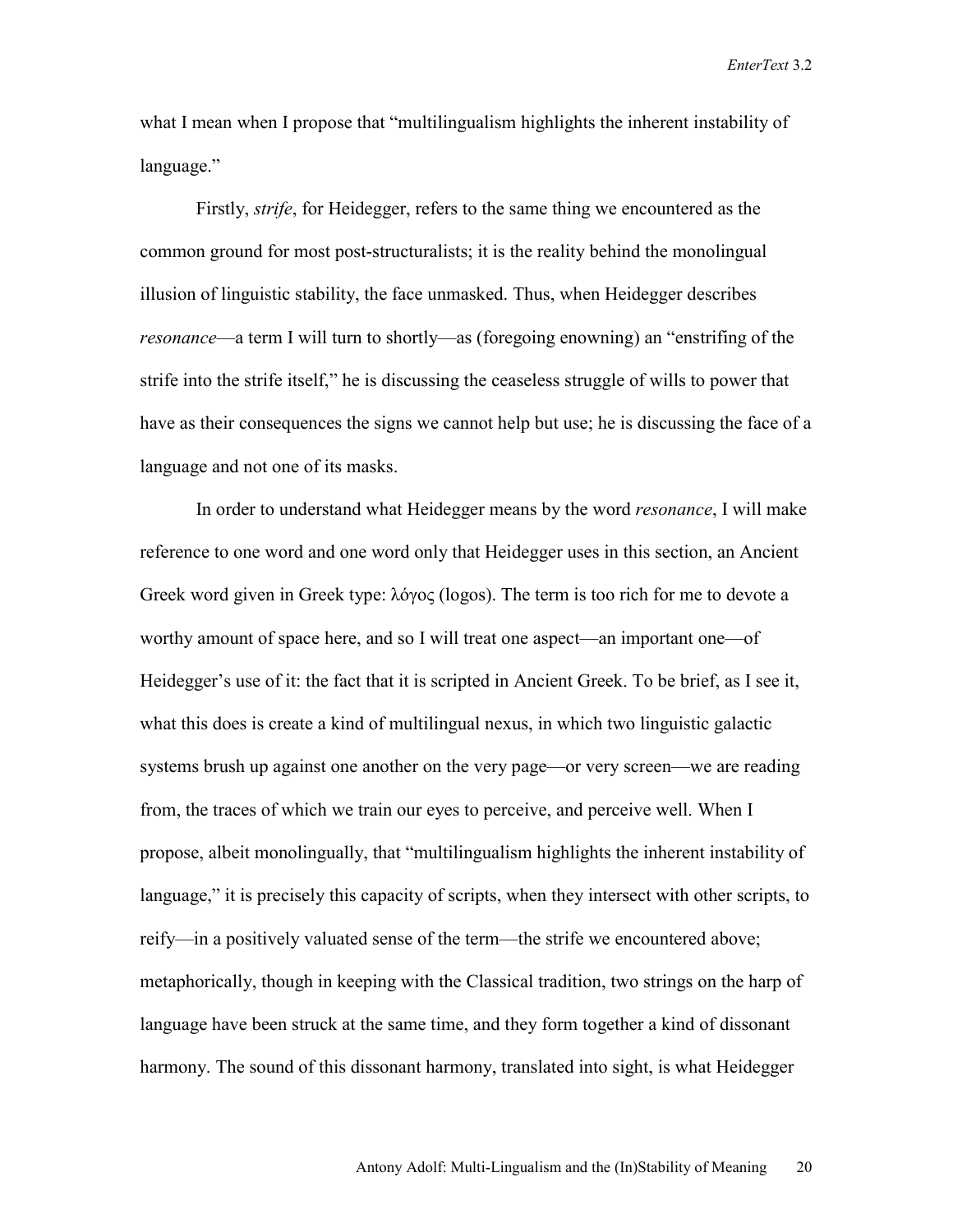refers to with the term *resonance*; by *gift* he wants us to understand a giving up of one's self to an Other, in a rapturous moment of typographical multilingualism that Heidegger himself enacts every time he scripts the word—or Word—λόγος.

#### *Multilingualism* **overcomes** *the inherent instability of language*

As I have indicated above, I have waited to put this proposition forth to the end of our discussion, because of the dense and essential paradox within it. We have come to understand how multilingualism highlights the inherent instability, by idiosyncratically and comparatively foregrounding the arbitrariness of signs belonging to different semiotic systems; if we add to this a simultaneous *overcoming* of linguistic instability, the paradox within this third proposition begins to unfold. Because of the density of this paradox, I can but treat it in a rather tentative way here, noting that my future thought and I hope that of other thinkers as well—will turn to it again.

How does multilingualism *overcome* the inherent instability of language? First, it highlights, by making multilingualism materially manifest, and at the same time overcomes the fact it itself set about to reify, the fact of the instability of language; but reify should here be understood as a climax rather than a settling of linguistic instability. To paraphrase Pierre Klossowski: multilingualism develops an unambiguous inquiry into the forces of stability and instability; it ceaselessly oscillates between fixation (in (un)clear and (in)constant signs) and the propensity to semiotic movement, to the dispersions of itself—to the point where the tension provokes a rupture between the illusionary monolingual *stability of language* and *that which* monolingual masks are unable to signify other than in its illusory *fixity*. 13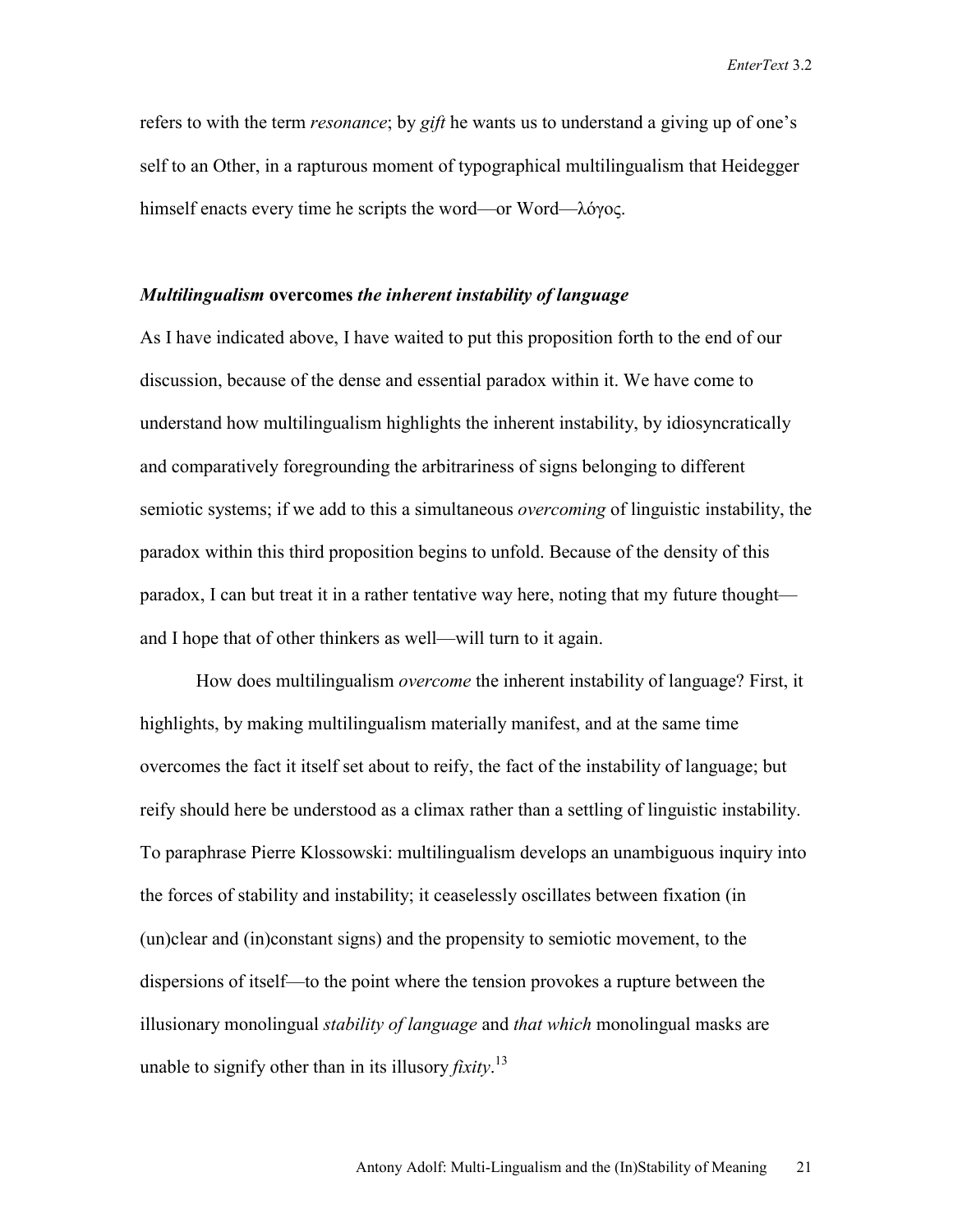This rupture, as I see it, was brought forth in our examination of Heidegger's use of λόγος in "Be-ing and Language," but not in his use of Iki in the *Dialogue on Language*, nor in the use of the *discrete* word-sign "sushi;" this rupture, by the very fact that it is interpretable, is like the explosion of a volcano, or the precipice of a waterfall, is also a vortex that makes the most of linguistic instability, by highlighting it; it is this making most of, i.e. bringing linguistic instability to the foreground *while remaining interpretable,* that I call an *overcoming* of linguistic instability.

As I see them, multilingual texts offer researchers a unique environment to contest the so-called "crisis of referentiality" advanced by poststructuralists and deconstructionists, according to whom the gaps between signifiers, signified and referents render the truthfulness and reliability of language at best unstable and at worst undecidable. As the passages we have examined suggest, when two different signifiers belonging to two different semiotic systems are used to signify in one and the same proposition or utterance, I would argue that, to a certain extent, the relationship of language to reality—its truthfulness or reliability—is made, if not stable and decidable, then at least more so—a "wellspring of reality," to use Heidegger's words. While in agreement with so-called "discourse theorists," such as Michel Foucault and Mikhail Bakhtin, who explicitly trace the language of literature to its source in the spoken language of everyday life, and insist that literary language is uttered by embodied subjects situated historically in social spheres regulated by institutions, I would further argue that the multilingual meanings exhibited in texts such as Heidegger's "Be-ing and Logos" suggest that a multilingual utterance, unlike its monolingual counterpart, can,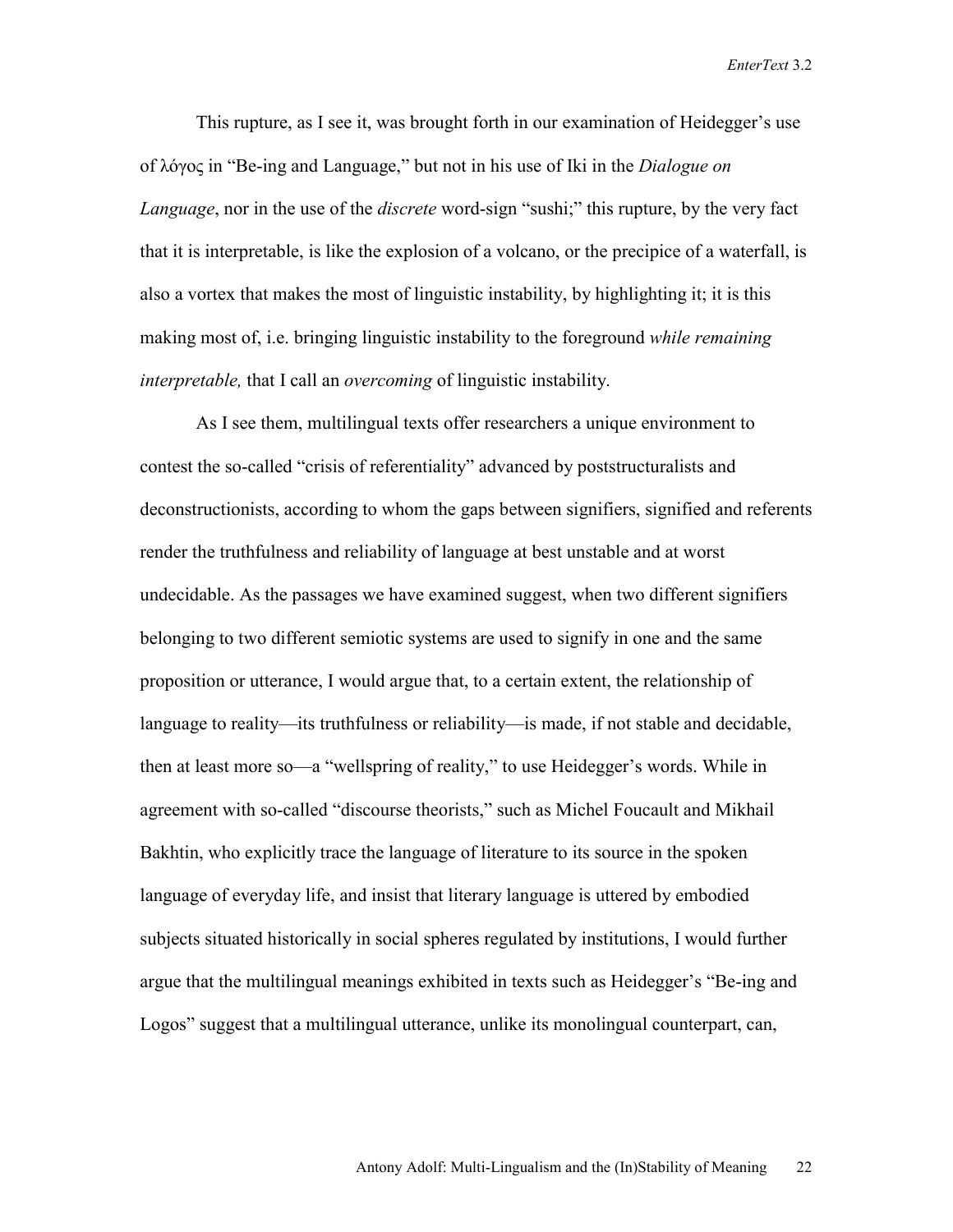thanks to its interlingual interplay, remain meaningful even if disembodied, dehistoricised and taken out of its social context.

As Klossowski would have us say, it is as if inertia itself were inverted into the *obstinacy* of words, as if the illusory stability of monolingual utterances were replaced, qua representational overcoming, by a multilingual utterance that in highlighting linguistic instability would be equivalent to an *obstinate gesture*, recuperating the  $(in)$ communicable, dispersed under multilingualism's appearance of incoherence.<sup>14</sup> In this manner, we have come to recapitulate for ourselves, and with Heidegger's help, the three propositions that are leading us to a *theory of multilingualism*:

1. Monolingualism *sustains* the illusion of linguistic stability.

 $\overline{a}$ 

- 2. Multilingualism *highlights* the inherent instability of language.
- 3. Multilingualism *overcomes* the inherent instability of language.

<sup>&</sup>lt;sup>1</sup> If we take (albeit somewhat arbitrarily) Saussure's *Course on General Linguistics*, given at the start of the twentieth century (1907-1911), as a point of origin.

 $2<sup>2</sup>$  It is extremely important to note that language scientists, as opposed to language theorists, have developed an invaluable body of mostly empirical work on multilingualism over the past sixty years or so, to which I am inexpressibly indebted. For an excellent critical review of the work that has been done in this area, as well as what I find the most convincing argument for a psycho-linguistic model of multlingualism, see Philip Herdina and Ulrike Jessner's *A Dynamic Model of Multilingualism: Perspectives of Change in Psycholinguistics* (Clevedon, UK, Buffalo, NY and Toronto: Multilingual Matters, 2002), as well as all the books in the Multilingual Matters Series, edited by John Edwards, which is the vanguard series in this area.

<sup>&</sup>lt;sup>3</sup> See their (in)famous essay, "Against Theory," first published in the prestigious journal *Critical Inquiry*, and now available in many anthologies of literary theory and criticism.

<sup>4</sup> I borrow the image of the "march" from Alexis de Tocqueville's *Democracy in America,* which I am currently translating for the Oxford World Classics Series (edited by John Torpey), and in which de Tocqueville describes the coming of democracy as a kind of unstoppable march.

 $<sup>5</sup>$  In a forthcoming work on the politico-historical aesthetics/rhetorics/poetics of typography, entitled</sup> *Troubling Typography: Essays in the Cultural Rhetorics of Scripts, I give a somewhat technical definition* of script, as opposed to writing *tout court*, as "a self-conscious and pragmatic (in the general, philosophical